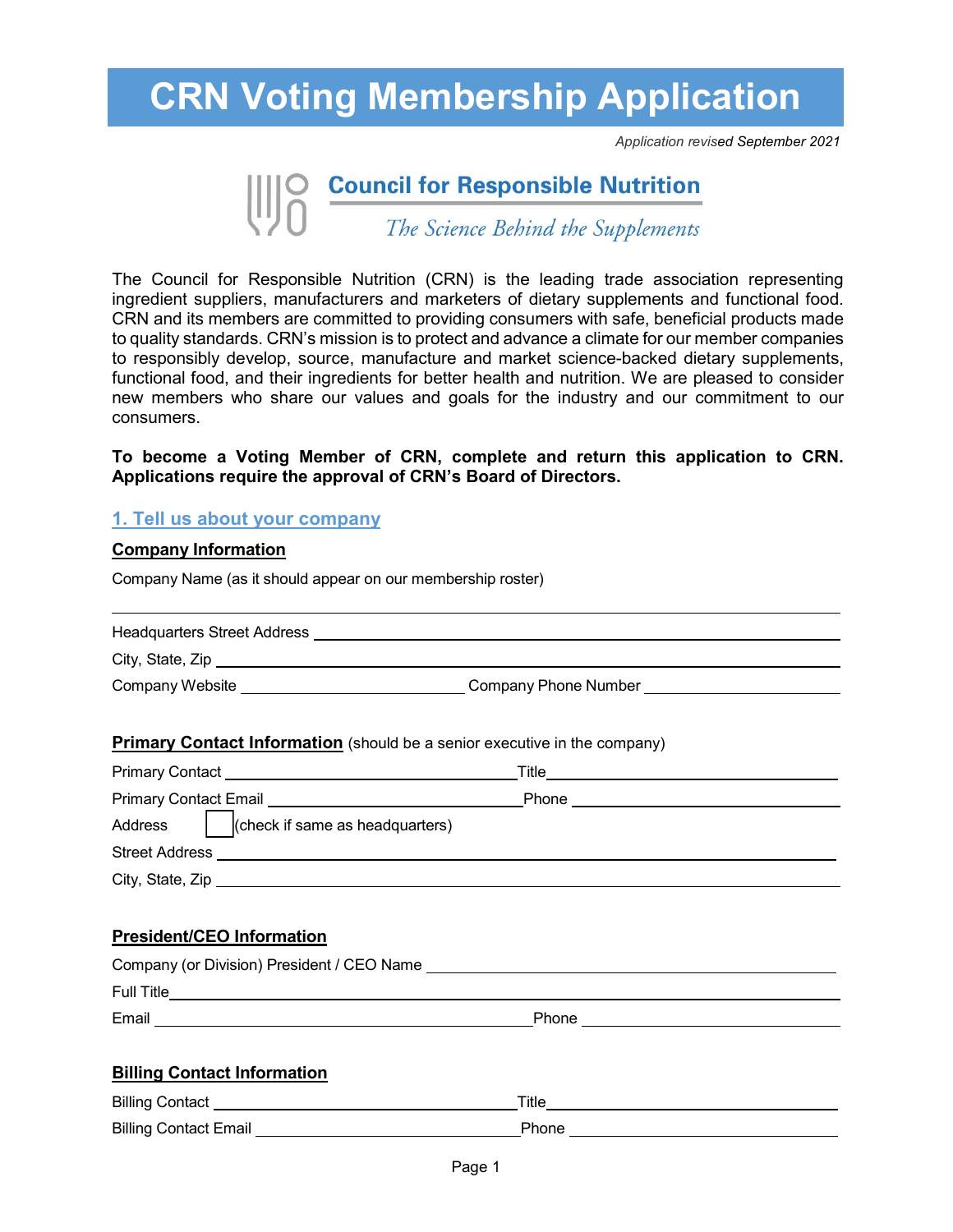**Please provide a brief statement that describes your company and its business (***or attach a separate page***):** \_\_\_\_\_\_\_\_\_\_\_\_\_\_\_\_\_\_\_\_\_\_\_\_\_\_\_\_\_\_\_\_\_\_\_\_\_\_\_\_\_\_\_\_\_\_\_\_\_\_\_\_\_\_\_\_\_\_\_\_\_\_\_\_\_\_\_\_\_\_\_\_\_\_\_\_\_\_

\_\_\_\_\_\_\_\_\_\_\_\_\_\_\_\_\_\_\_\_\_\_\_\_\_\_\_\_\_\_\_\_\_\_\_\_\_\_\_\_\_\_\_\_\_\_\_\_\_\_\_\_\_\_\_\_\_\_\_\_\_\_\_\_\_\_\_\_\_\_\_\_\_\_\_\_\_\_\_  $\overline{\phantom{a}}$  , and the contribution of the contribution of the contribution of the contribution of the contribution of the contribution of the contribution of the contribution of the contribution of the contribution of the  $\overline{\phantom{a}}$  , and the contribution of the contribution of the contribution of the contribution of the contribution of the contribution of the contribution of the contribution of the contribution of the contribution of the \_\_\_\_\_\_\_\_\_\_\_\_\_\_\_\_\_\_\_\_\_\_\_\_\_\_\_\_\_\_\_\_\_\_\_\_\_\_\_\_\_\_\_\_\_\_\_\_\_\_\_\_\_\_\_\_\_\_\_\_\_\_\_\_\_\_\_\_\_\_\_\_\_\_\_\_\_\_\_

**Please list your top brands (either finished products or branded ingredients). CRN will highlight your key brands on our website.** 

 $\mathcal{L}_\text{max}$  , and the contribution of the contribution of the contribution of the contribution of the contribution of the contribution of the contribution of the contribution of the contribution of the contribution of t \_\_\_\_\_\_\_\_\_\_\_\_\_\_\_\_\_\_\_\_\_\_\_\_\_\_\_\_\_\_\_\_\_\_\_\_\_\_\_\_\_\_\_\_\_\_\_\_\_\_\_\_\_\_\_\_\_\_\_\_\_\_\_\_\_\_\_\_\_\_\_\_\_\_\_\_\_\_\_  $\mathcal{L}_\text{max}$  , and the contribution of the contribution of the contribution of the contribution of the contribution of the contribution of the contribution of the contribution of the contribution of the contribution of t

**Please list any subsidiaries in the areas of dietary supplements and functional foods.**

\_\_\_\_\_\_\_\_\_\_\_\_\_\_\_\_\_\_\_\_\_\_\_\_\_\_\_\_\_\_\_\_\_\_\_\_\_\_\_\_\_\_\_\_\_\_\_\_\_\_\_\_\_\_\_\_\_\_\_\_\_\_\_\_\_\_\_\_\_\_\_\_\_\_\_\_\_\_\_  $\mathcal{L}_\text{max}$  , and the contribution of the contribution of the contribution of the contribution of the contribution of the contribution of the contribution of the contribution of the contribution of the contribution of t \_\_\_\_\_\_\_\_\_\_\_\_\_\_\_\_\_\_\_\_\_\_\_\_\_\_\_\_\_\_\_\_\_\_\_\_\_\_\_\_\_\_\_\_\_\_\_\_\_\_\_\_\_\_\_\_\_\_\_\_\_\_\_\_\_\_\_\_\_\_\_\_\_\_\_\_\_\_\_

#### **2. Determine your company's membership category**

Any company who manufactures a dietary supplement, a functional food or an ingredient intended for these products, or who markets or distributes a dietary supplement or functional food under its own brand or label, or markets or distributes a dietary ingredient, is eligible for membership in CRN as a Voting Member. A dietary supplement is defined as that term is defined in the U.S. Food, Drug & Cosmetic Act (21 U.S.C. 321(ff)). A functional food is defined as "any product properly labeled as a food under the federal Food, Drug, & Cosmetic Act that is formulated specifically to increase the intake of nutrients or other compounds and for which the manufacturer makes structure/function or health claims in its labeling."

**Voting Members qualify in one or more of the following categories:** (check all that apply)

- **\_\_\_\_\_\_\_\_ Branded Product Member:** A member who manufactures or markets a finished dietary supplement or functional food, under its own brand or label.
- **\_\_\_\_\_\_\_\_ Contract Manufacturer Member:** A member who manufactures finished dietary supplements or functional food on behalf of, or for resale to, another business for sale under another brand or label.
	- **\_\_\_\_\_\_\_\_ Ingredient Manufacturer/Formulator Member:** A member who manufactures an ingredient (including excipients, flavorings or colorants) for use in a dietary supplement, or a nutritional ingredient for use in a functional food. A "nutritional ingredient" means a dietary ingredient as that term is defined in the U.S. Food, Drug & Cosmetic Act (21 U.S.C. 321(ff)). "Manufactures" includes harvesting,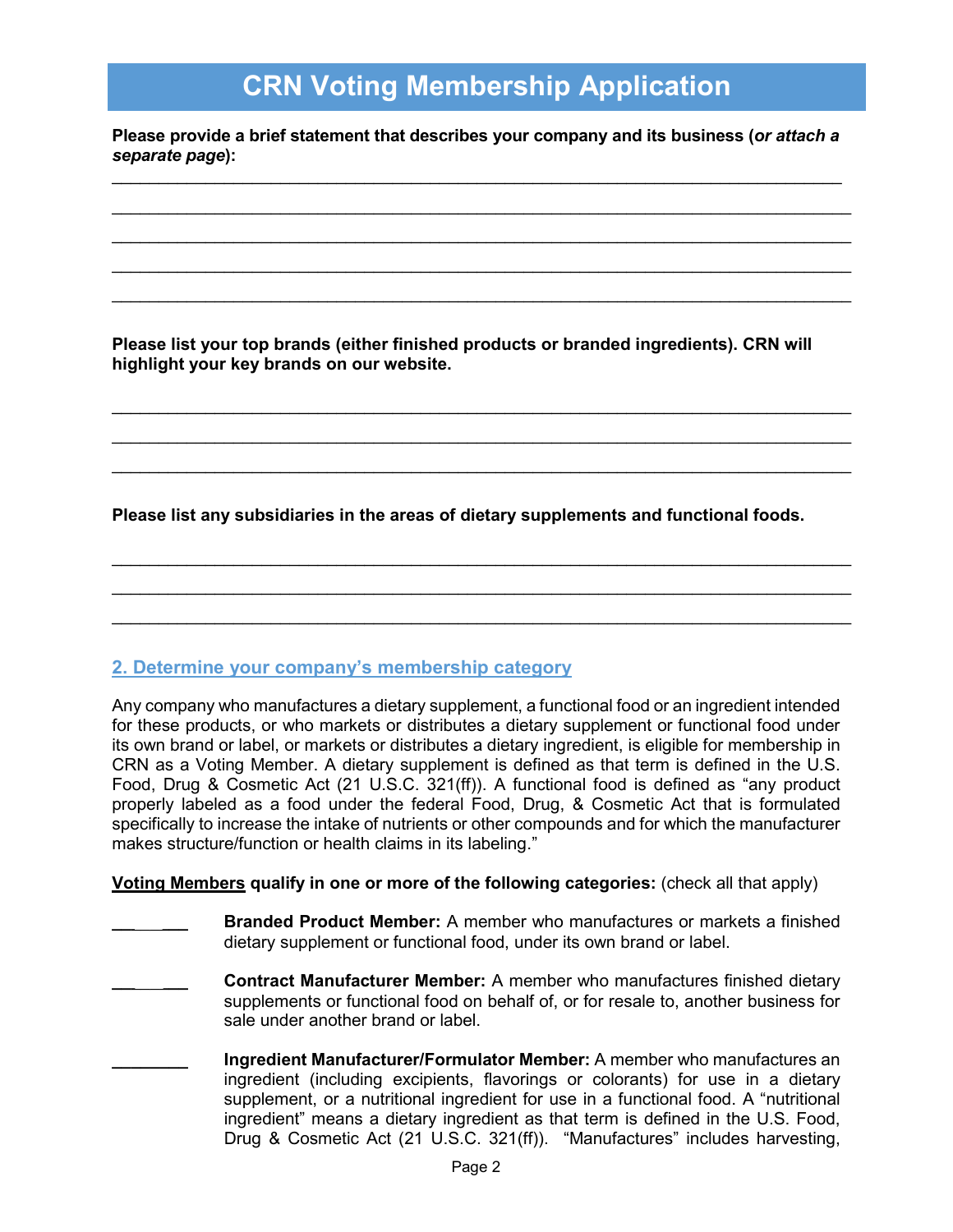processing or substantially altering the ingredient or holding unique patents or other intellectual property to prepare the ingredient for inclusion in a dietary supplement or for inclusion of a nutritional ingredient in a functional food product.

**\_\_\_\_\_\_\_\_ Ingredient Distributor/Representative Member:** A member who sells or facilitates the sale of ingredients intended for inclusion in a dietary supplement or of nutritional ingredients for inclusion in a functional food, but does not manufacture, harvest, process or otherwise substantially alter the composition of such ingredients. This class of membership is generally limited to firms that do not hold a patent or other intellectual property in the ingredient and do not market the ingredient under their own unique brand.

#### **3. Determine your company's membership dues**

CRN calculates its dues based as a percentage of the sales from all aspects of your business involved in the sale of dietary supplements, functional food and their nutritional ingredients for the previous fiscal year. CRN members are required to pay dues on all aspects of their businesses that are involved in these categories. We define the following terms to help you determine your annual membership dues:

"*Sales*" – Sales shall mean gross sales in the U.S. during the past year resulting from the manufacture and/or distribution of dietary supplements, functional food, all ingredients in a dietary supplement and nutritional ingredients in functional food products, including all sales of the member company and its domestic affiliates. Deductions for refunds and discounts shall not decrease "gross sales."

"*Dietary Supplements*" – Any product that is properly labeled as a "dietary supplement" (i.e., with "Supplement Facts") under the U.S. Food, Drug & Cosmetic Act as that term is defined in 21 U.S.C. 321(ff). A dietary supplement may contain one or more dietary ingredients such as vitamins, minerals, herbs or other botanicals, amino acids or other dietary substance used to supplement the diet, or a concentrate, metabolite, constituent, extract, or combination of such ingredients.

"*Functional Food*" – Any product that is properly labeled as a "food" (i.e., with a "Nutrition Facts" label) under the U.S. Food, Drug & Cosmetic Act that is formulated specifically to increase the intake of certain nutrients or other compounds and for which the manufacturer makes structure/function or health claims in its labeling.

"*Nutritional Ingredients*" – Nutritional ingredients are dietary ingredients as that term is defined in the U.S. Food, Drug & Cosmetic Act (21 U.S.C. 321(ff)) and may include vitamins, minerals, herbs or other botanicals, amino acids or other dietary substance used to supplement the diet, or a concentrate, metabolite, constituent, extract, or combination of such ingredients.

"*Ingredients*" – Includes not only "dietary ingredients" as defined in the U.S. Food, Drug & Cosmetic Act, but also includes excipients, colors, flavorings, and other ingredients used in the manufacture of supplements.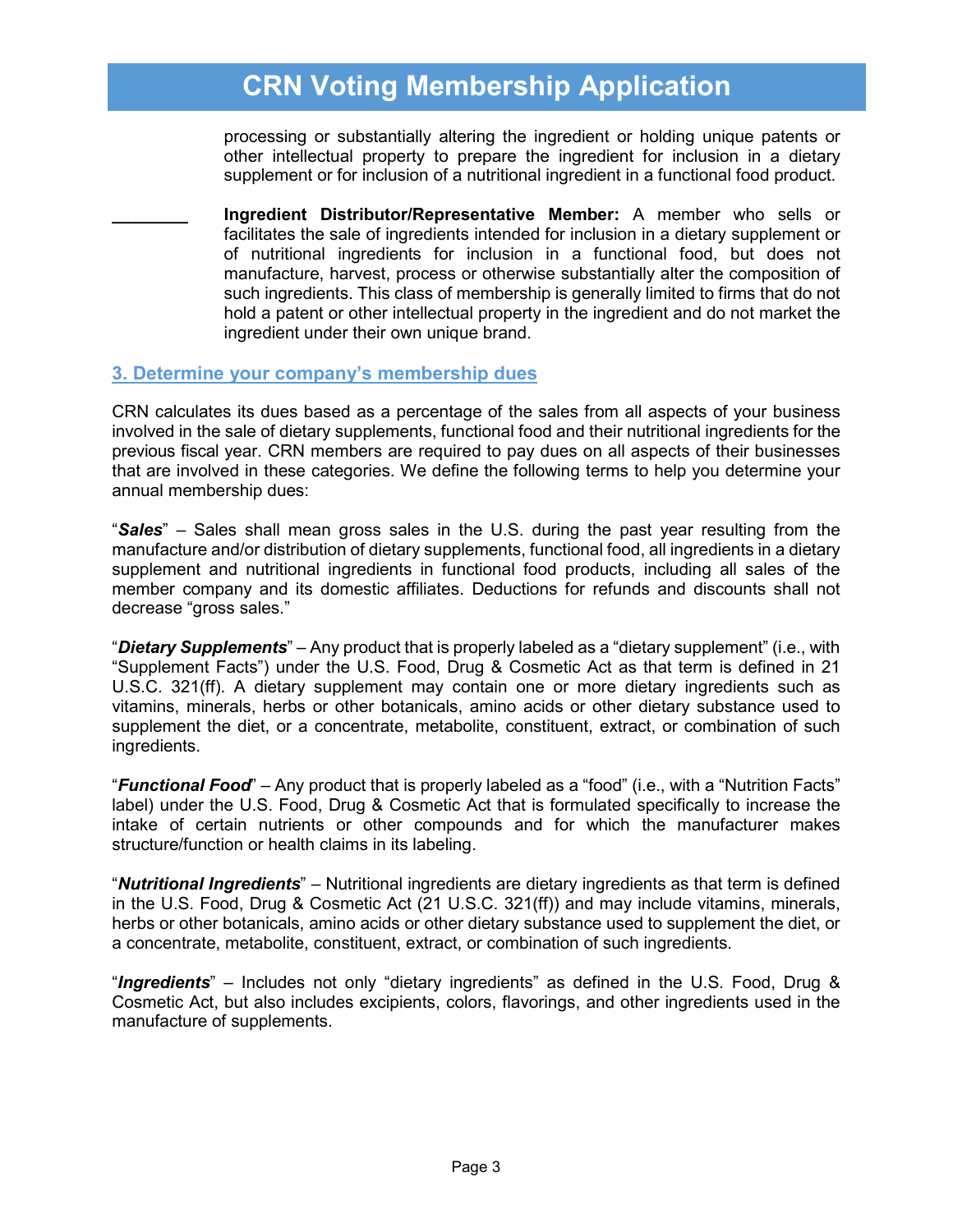#### **STEP 1: Determine your dues based on your sales.**

**Determine your company's annual U.S. sales of dietary supplements, functional food, and their ingredients and use the appropriate rate chart below to calculate your membership dues.**

PLEASE NOTE: Sales data provided to CRN for membership purposes are held strictly confidential by CRN and are not disclosed to anyone, not even to CRN's Board of Directors. This information is required for accurate computation of CRN's dues.

*For companies with less than \$50 million in sales* **of dietary supplements and functional food (or their ingredients)***,* calculate your dues by determining your sales in each category, and apply the multiplier provided for that category.

|                                                                | Gross Sales $=$                                         |        |
|----------------------------------------------------------------|---------------------------------------------------------|--------|
| <b>Sales from Branded Finished Products</b>                    | $\mathbb{S}$                                            |        |
| (Dietary Supplements or Functional Food)                       | $(x .10\%)$                                             | $=$ \$ |
|                                                                | Multiply by .0010                                       |        |
|                                                                | Gross Sales $=$                                         |        |
| <b>Sales from Contract Manufacturing</b>                       | $\frac{1}{2}$                                           |        |
| <b>Finished Products for Other Brands</b>                      | $(x.08\%)$                                              | $=$ \$ |
|                                                                | Multiply by .0008                                       |        |
|                                                                | Gross Sales $=$                                         |        |
| Sales from Ingredient Manufacturing and                        | $\sim$                                                  |        |
| <b>Formulation</b>                                             | $(x.08\%)$                                              | $=$ \$ |
|                                                                | Multiply by .0008                                       |        |
|                                                                | Gross Sales $=$                                         |        |
| <b>Sales for Distribution of Ingredients</b>                   | $\frac{1}{2}$                                           |        |
| <b>Without Alteration or Unique Branding</b>                   | $(x.07\%)$                                              | $=$ \$ |
|                                                                | Multiply by .0007                                       |        |
|                                                                |                                                         |        |
| <b>DUES SUBTOTAL</b>                                           | Add above lines                                         |        |
| Add all subtotals from the above categories to                 | Minimum Dues: If your                                   | $=$ \$ |
| compute total dues before new-member<br>discount or prorating. | dues subtotal is less than<br>\$4,000, enter "\$4,000." |        |
|                                                                |                                                         |        |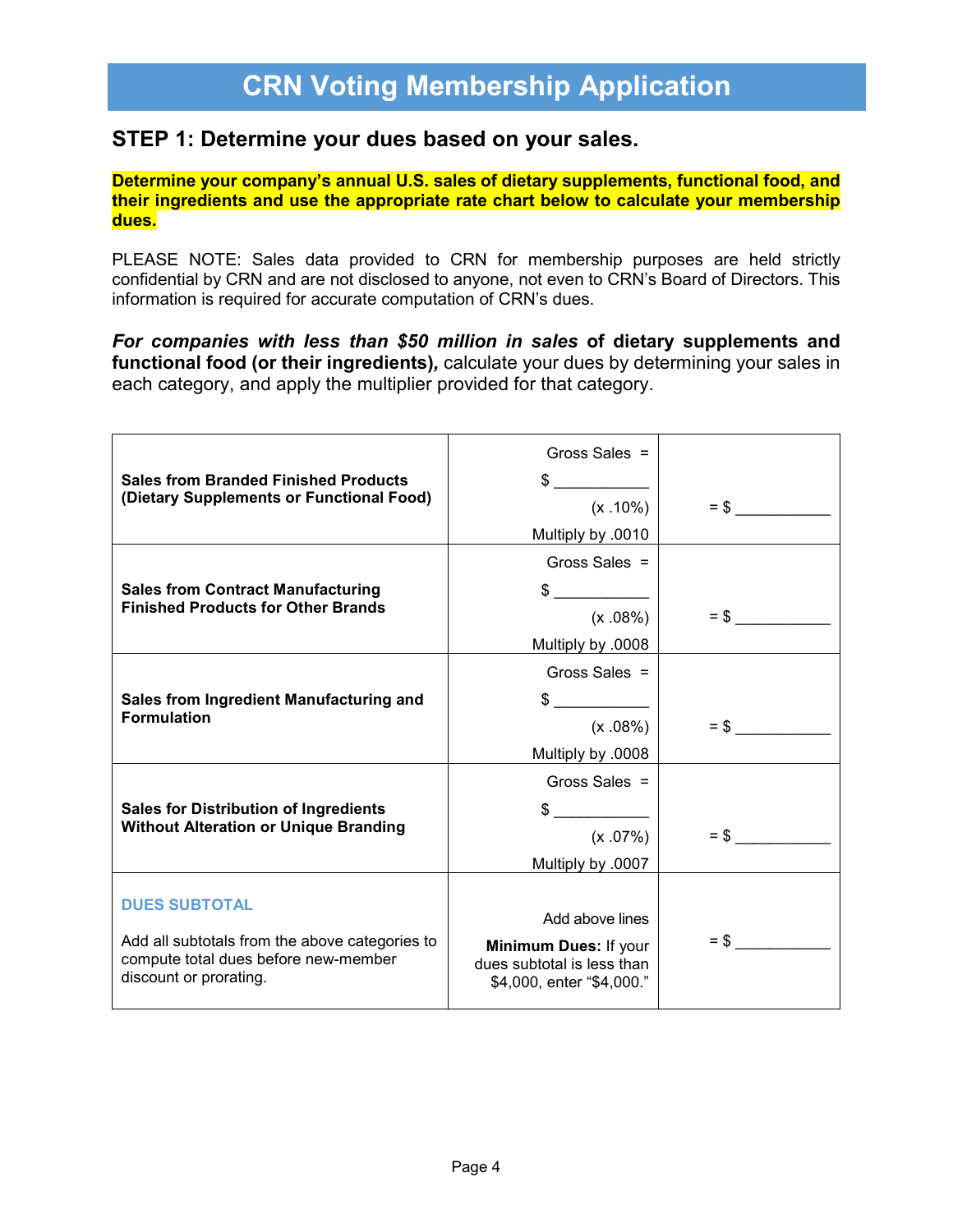*For companies* **between \$50 and \$100 million** *in sales* **of dietary supplements and functional food (or their ingredients)***,* calculate your dues by determining your sales in each category, and apply the multiplier provided for that category.

|                                                                                                                  | Gross Sales $=$                                      |        |
|------------------------------------------------------------------------------------------------------------------|------------------------------------------------------|--------|
| <b>Sales from Branded Finished Products</b>                                                                      | \$                                                   |        |
| (Dietary Supplements or Functional Food)                                                                         | (x.08%)                                              | $=$ \$ |
|                                                                                                                  | Multiply by .0008                                    |        |
|                                                                                                                  | Gross Sales $=$                                      |        |
| <b>Sales from Contract Manufacturing</b><br><b>Finished Products for Other Brands</b>                            | (x .075%)                                            | $=$ \$ |
|                                                                                                                  | Multiply by .00075                                   |        |
|                                                                                                                  | Gross Sales $=$                                      |        |
| Sales from Ingredient Manufacturing and<br><b>Formulation</b>                                                    | $\frac{1}{2}$                                        | $=$ \$ |
|                                                                                                                  | (x.075%)                                             |        |
|                                                                                                                  | Multiply by .00075                                   |        |
|                                                                                                                  | Gross Sales $=$                                      |        |
| <b>Sales for Distribution of Ingredients</b>                                                                     | \$                                                   |        |
| <b>Without Alteration of Unique Branding</b>                                                                     | (x.065%)                                             | $=$ \$ |
|                                                                                                                  | Multiply by .00065                                   |        |
| <b>DUES SUBTOTAL</b>                                                                                             | Add above lines                                      |        |
| Add all subtotals from the above categories to<br>compute total dues before new-member<br>discount or prorating. | *See chart below for<br>minimum dues<br>requirements | $=$ \$ |

**\*Minimum Dues Requirements:** Based on your primary company description, you dues should be at least:

| • For Branded Marketers of Finished Products\$50,000      |  |
|-----------------------------------------------------------|--|
| • For Contract Manufacturers of Finished Products\$40,000 |  |
| • For Ingredient Manufacturers and Formulators\$40,000    |  |
|                                                           |  |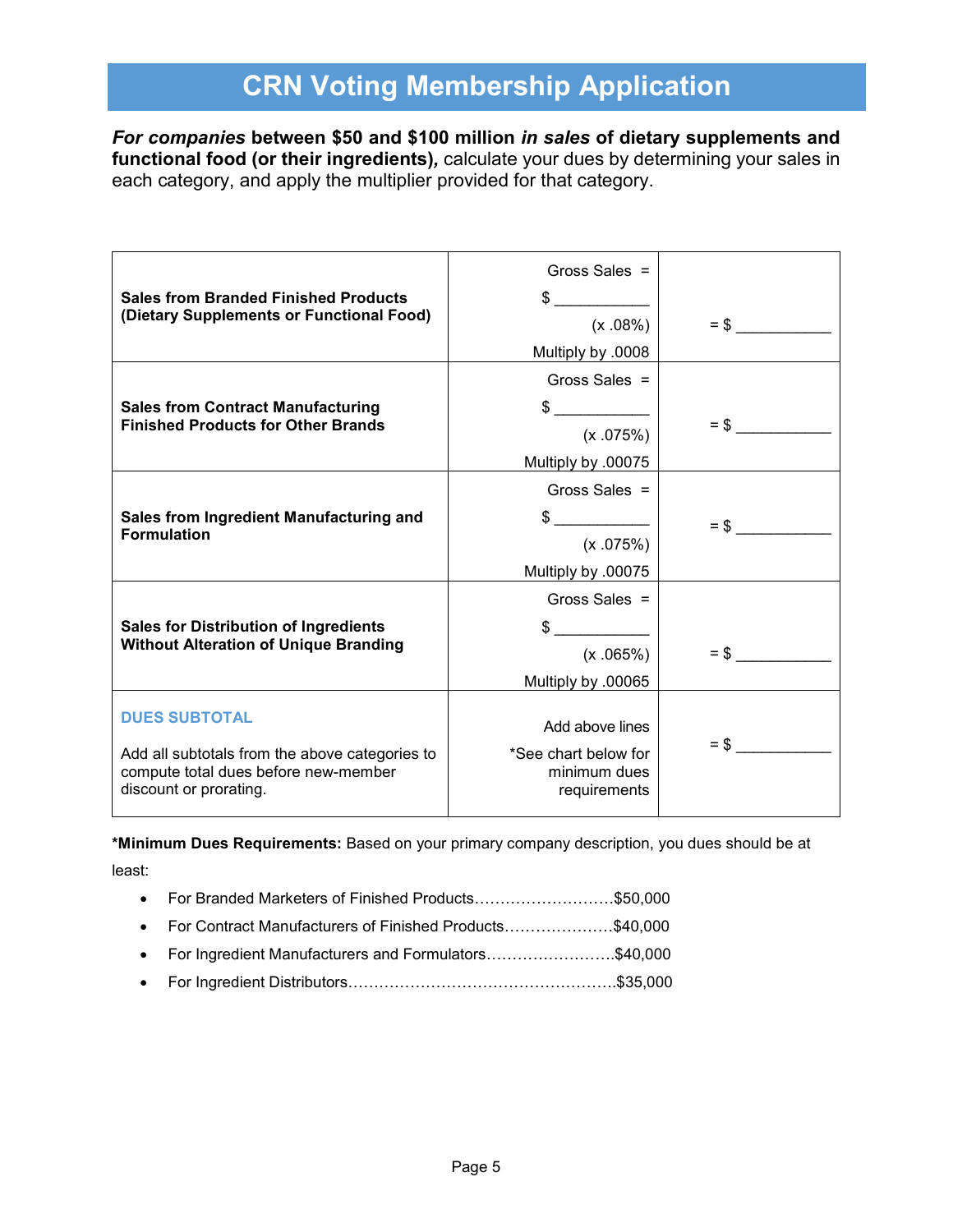#### **For companies between \$100 and \$500 million in annual U.S. sales of dietary supplements and functional food (or their ingredients) for all categories:**

|                                                            | Gross Sales =      |                                 |
|------------------------------------------------------------|--------------------|---------------------------------|
| If your total sales are between<br>\$100 and \$150 million | \$                 | $=$ \$                          |
|                                                            | (x.075%)           | Minimum amount of \$75,000 and  |
|                                                            | Multiply by .00075 | maximum amount of \$110,000     |
|                                                            | Gross Sales $=$    |                                 |
| If your total sales are between<br>\$150 and \$300 million | \$                 | $=$ \$                          |
|                                                            | (x.065%)           | Minimum amount of \$110,000 and |
|                                                            | Multiply by .00065 | maximum amount of \$175,000     |
|                                                            | Gross Sales $=$    |                                 |
| If your total sales are between<br>\$300 and \$500 million | \$                 | $=$ \$                          |
|                                                            | (x.05%)            | Minimum amount of \$175,000 and |
|                                                            | Multiply by .0005  | maximum amount of \$250,000     |

#### **For companies greater than \$500 million in annual U.S. sales of dietary supplements and functional food (or their ingredients) for all categories:**

| If your total sales are greater<br>than \$500 million, your dues<br>are \$250,000 + .0025% of total<br>sales | Gross Sales $=$<br>(x.0025%)<br>Multiply by .000025 | $=$ \$<br>$+$ \$250,000 |
|--------------------------------------------------------------------------------------------------------------|-----------------------------------------------------|-------------------------|
|                                                                                                              |                                                     | Total = $$$             |

**Taxability of Trade Association Dues:** *CRN is a not for profit 501(c)(6) organization. Membership dues and contributions to CRN are not deductible as charitable contributions for federal income tax purposes, but may be partially deductible as a business expense. That portion of membership dues attributable to lobbying activity is not tax deductible.*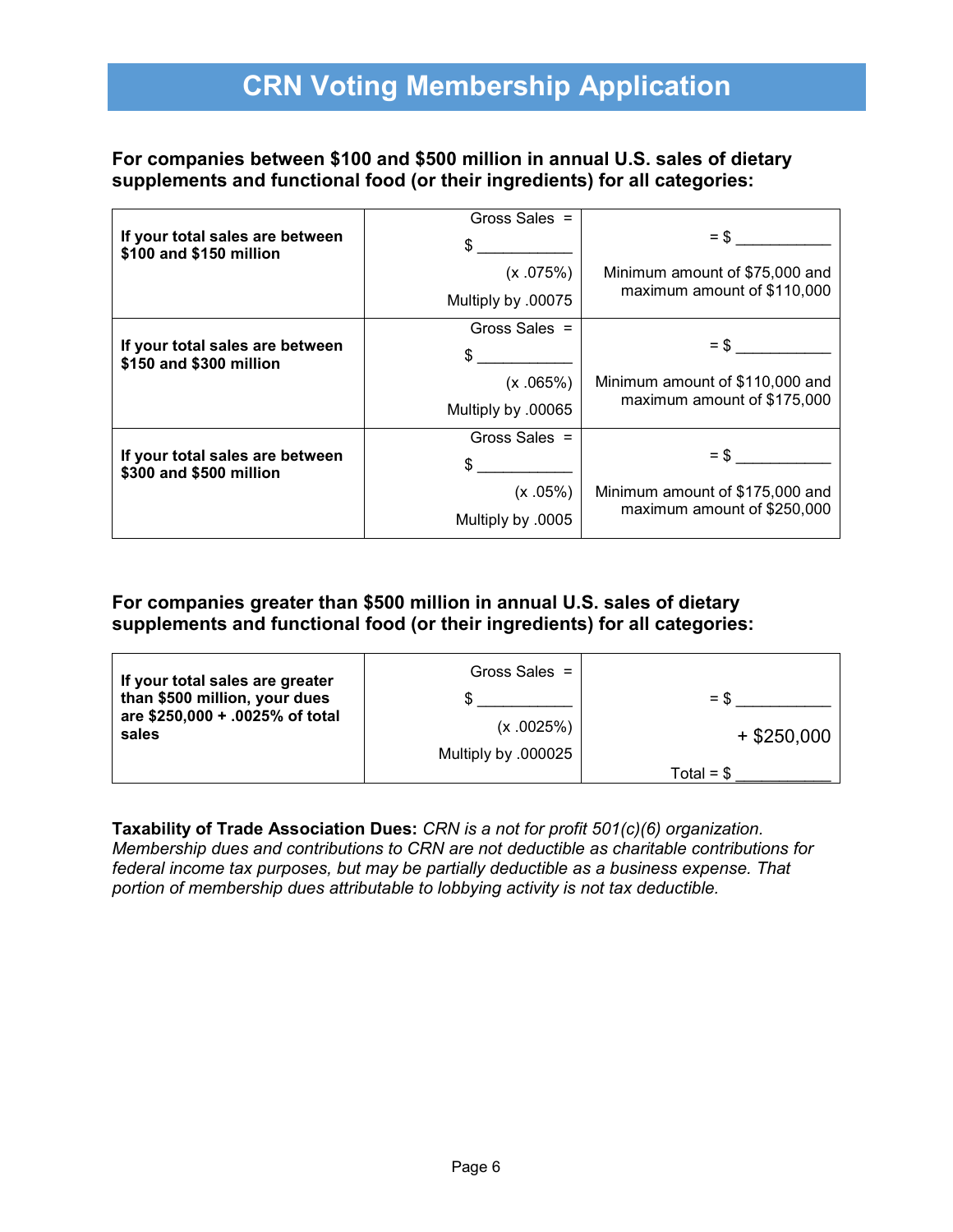### **STEP 2: First year discount and proration**

#### **SPECIAL MEMBERSHIP DUES INCENTIVE FOR VOTING MEMBERS:**

CRN's Board of Directors has expressed its commitment to membership development by approving a dues incentive for new, first-time voting members. CRN voting membership is available at a 50% reduction in dues for the first 12 months, which begins the first month of membership.

| <b>DUES SUBTOTAL (from previous Worksheets)</b>                                                                                                        |                                           |        |
|--------------------------------------------------------------------------------------------------------------------------------------------------------|-------------------------------------------|--------|
| 50% reduction for new, first-time members (if applicable)                                                                                              |                                           | $-$ \$ |
| <b>SUBTOTAL, LESS NEW-MEMBER DISCOUNT (if applicable)</b>                                                                                              |                                           | $=$ \$ |
| Prorated beginning ______________________(month of approval),<br>if applicable.<br>Determine months remaining in calendar year [e.g., March approval = | Multiply by<br>appropriate<br>fraction of |        |
| 9/12 or .75, September approval = $3/12$ or .25]                                                                                                       | year                                      |        |
| <b>TOTAL DUES</b>                                                                                                                                      |                                           |        |

#### **4. Sign and certify the information provided**

*This application must be signed by an officer or senior executive in your company. Membership dues are non-refundable once the application has been approved by CRN's Board of Directors.*

I certify that the information included with this application is accurate and complete to the extent of my knowledge.

I have read and understand the CRN Bylaws and agree that my company will abide by the terms and conditions of membership specified therein. I understand that failure to comply with the Bylaws and CRN's policies may subject my company to disciplinary action by CRN.

I have read and understand the CRN Code of Ethical Principles (attached) and attest that my company pledges its commitment to comply with this Code of Ethical Principles I affirm that my company will continue to uphold these Principles during its membership in CRN.

I understand that CRN members who market finished dietary supplement products to consumers with their own brand must participate in the Supplement OWL (Online Wellness Library)

| <b>Company Contact (please print)</b> |             |  |
|---------------------------------------|-------------|--|
| <b>Title</b>                          |             |  |
| <b>Signature</b>                      | <b>Date</b> |  |